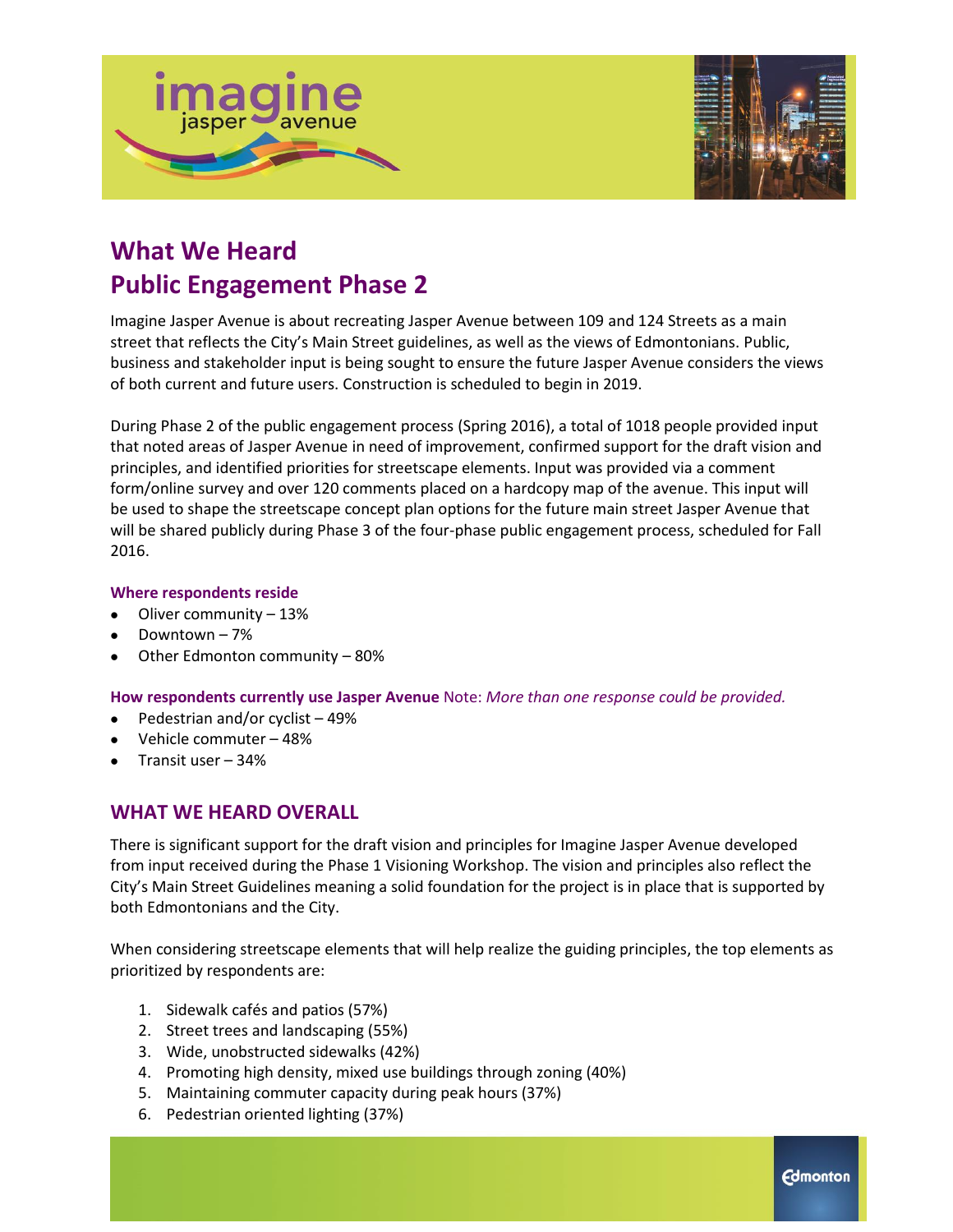



# **WHAT WE HEARD SUMMARY**

## **Vision and Guiding Principles**

During Phase 1 of the public engagement process, respondents indicated a desire for Jasper Avenue to be a vibrant destination, where pedestrians are first but all methods of transportation are considered. Jasper Avenue should have a community feel with increased green spaces and connections to key community and city destinations, as well as the city's overall transportation network. The roadway's arterial function as a key link into downtown should be maintained.

These desires were used to create the draft Imagine Jasper Avenue vision and principles. These principles will guide the team in achieving the vision. During Phase 2 the public was asked to confirm the draft vision and principles.

| <b>Draft Vision and Principles:</b> |  |  |
|-------------------------------------|--|--|
|-------------------------------------|--|--|

Jasper Avenue is Edmonton's Premier Main Street—a People Place

- Create a vibrant, all seasons destination
- Shape a community street
- Put pedestrians first, ensuring travel options for all users
- Increase the green
- Consider the big picture

The large majority (77%) of respondents indicated they are Satisfied (45%) or Very Satisfied (32%) with the draft vision and principles.

# **Streetscape Elements: Priorities and Trade-offs**

Specific streetscape elements were identified under each of the guiding principles and respondents were asked to prioritize which elements were most important to them by using a seven point scale, where 1 was *Not a Priority* and 7 was an *Extreme Priority*. Each of the charts below shows each element, the level of priority which received the highest percentage of responses, and the total percentage of respondents which ranked the element at that level.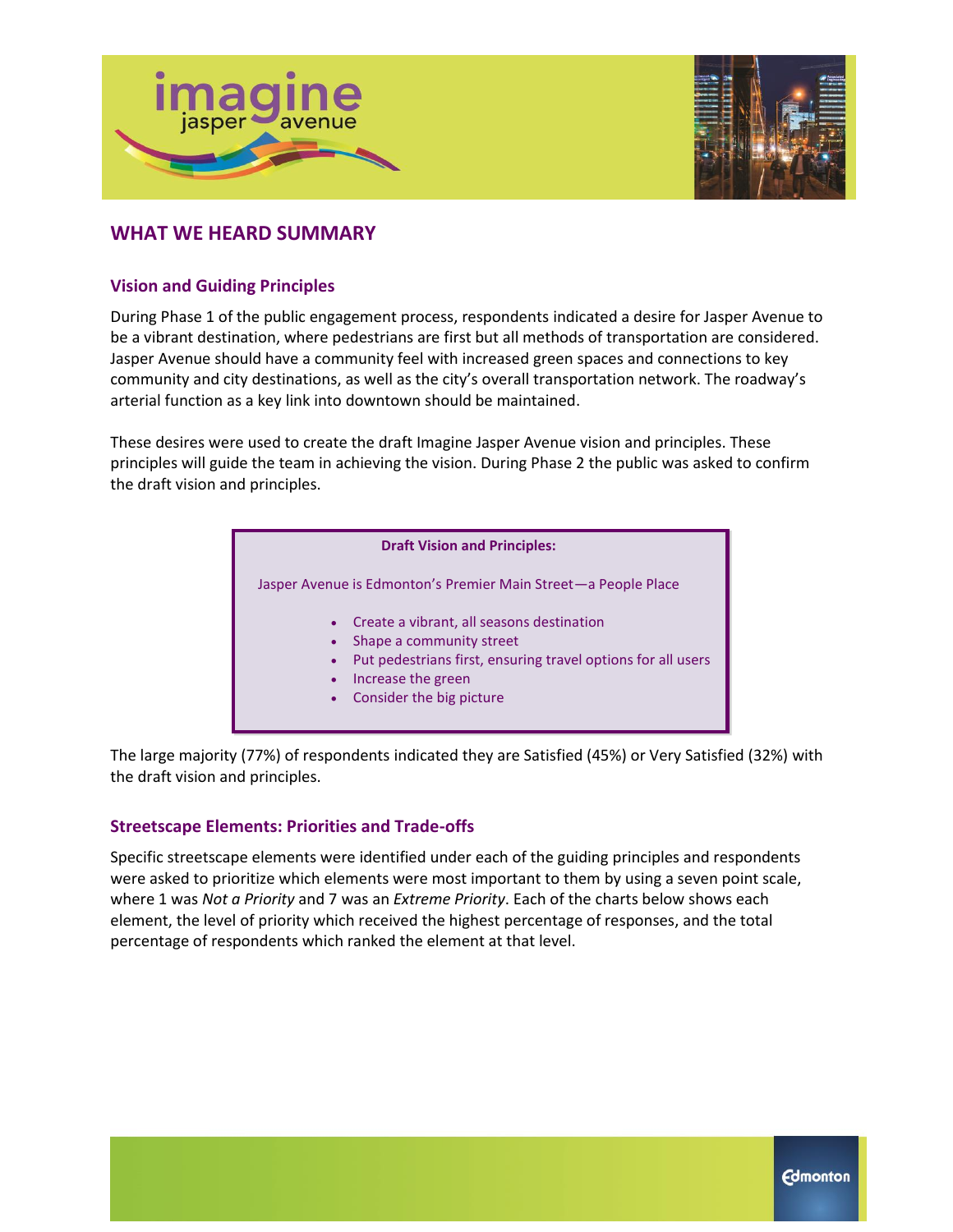

#### **Principle: Create a vibrant, all seasons destination**

| <b>Streetscape Element</b>                                         | Level of<br><b>Priority</b> | <b>Per cent of Respondents</b> |
|--------------------------------------------------------------------|-----------------------------|--------------------------------|
| Pedestrian oriented lighting                                       | High to<br>Extreme          | 61%                            |
| Features that support visual<br>impairment and mobility challenges | Moderate to<br>High         | 54%                            |
| Sidewalk cafés and patios                                          | Moderate to<br>High         | 53%                            |
| Public seating (benches)                                           | Moderate to<br>High         | 53%                            |
| Weather protection features (heated<br>shelters, canopies)         | Moderate to<br>High         | 51%                            |

Pedestrian lighting was ranked by respondents as the highest priority when creating a vibrant, all seasons destination. While all other elements were ranked as a Moderate to High priority, it is important to note that some respondents oppose reducing traffic lanes to accommodate them.

#### **Principle: Shape a community street**

| <b>Streetscape Element</b>                                   | Level of<br><b>Priority</b> | <b>Per cent of Respondents</b> |
|--------------------------------------------------------------|-----------------------------|--------------------------------|
| Wayfinding (directional) signage to<br>local destinations    | Moderate to<br>High         | 62%                            |
| Access to public washrooms                                   | Moderate to<br>High         | 55%                            |
| Public art that references history on<br>Jasper Avenue       | Moderate to<br>High         | 51%                            |
| Public art within the streetscape                            | Moderate to<br>High         | 51%                            |
| Ability to close the street for markets<br>or special events | Moderate to<br>High         | 48%                            |

The majority of respondents ranked all five elements to shape a community street as a Moderate to High priority with suggestions that local artists be used to create the public art; closing the street happen only occasionally, such as on weekends; and directional signage should be tasteful and not distracting. Also noted was concern about safety, security and maintenance regarding the addition of public washrooms.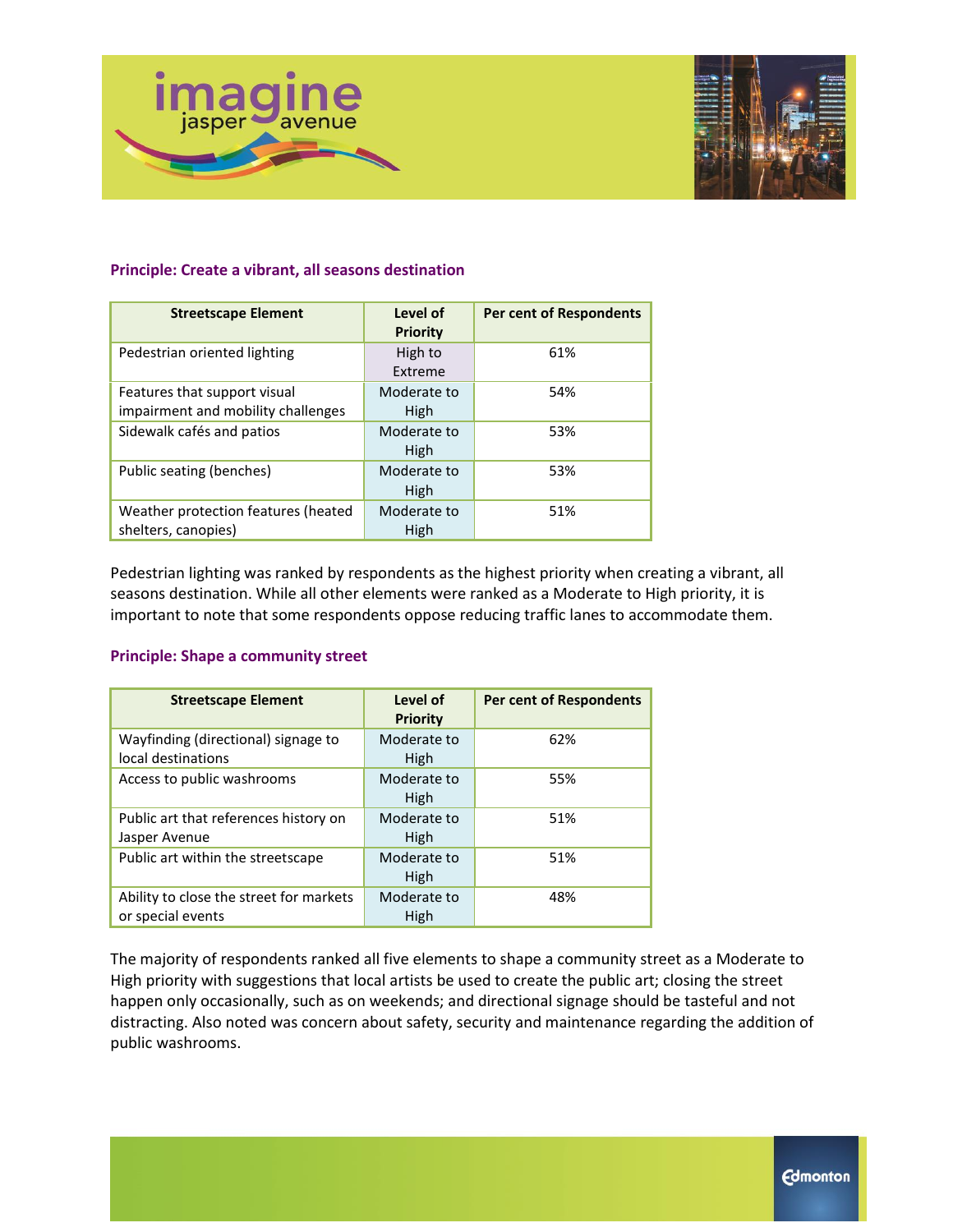

| Principle: Put pedestrians first, ensuring travel options for all users |  |  |
|-------------------------------------------------------------------------|--|--|
|-------------------------------------------------------------------------|--|--|

| <b>Streetscape Element</b>                      | Level of<br><b>Priority</b> | <b>Per cent of Respondents</b> |
|-------------------------------------------------|-----------------------------|--------------------------------|
| Frequent, safe pedestrian crossings             | High to<br>Extreme          | 59%                            |
| Maintain commuter capacity during<br>peak hours | High to<br>Extreme          | 43%                            |
| Wider, unobstructed sidewalks                   | High to<br>Extreme          | 43%                            |
| High quality transit shelters                   | Moderate to<br>High         | 54%                            |
| Bicycle parking                                 | Moderate to<br>High         | 44%                            |
| Dedicated transit lanes                         | Moderate to<br>High         | 39%                            |
| Narrow travel lanes supporting safer<br>speeds  | Moderate to<br>High         | 38%                            |
| On-street bicycle facility                      | Moderate to<br>High         | 31%                            |
| On-street parking *                             |                             |                                |

There is significant support for frequent, safe pedestrian crossings suggesting improvements with light timing, frequency of crossing and mid-block crossings.

Some respondents interpreted maintain commuter capacity to include all methods—pedestrians, transit users, vehicle drivers and cyclists—and rate this element as High to Extreme. Those interpreting the phrase to mean on vehicle commuters desire the flow and capacity of Jasper Avenue to be maintained during peak hours and do not support a reduction in lanes.

Concerned respondents suggest that preparing alternate routes for Jasper Avenue commuters is going to be required to assist with commuter capacity. Other comments support elements that encourage a mode shift towards transit, cycling and pedestrians that will, in turn, reduce the need for vehicle commuters on Jasper Avenue.

\* Respondents have mixed feelings about the importance of on-street parking with 34 per cent who rate it as Not a Priority to a Low Priority and 28 per cent who rate it as a Moderate to High Priority.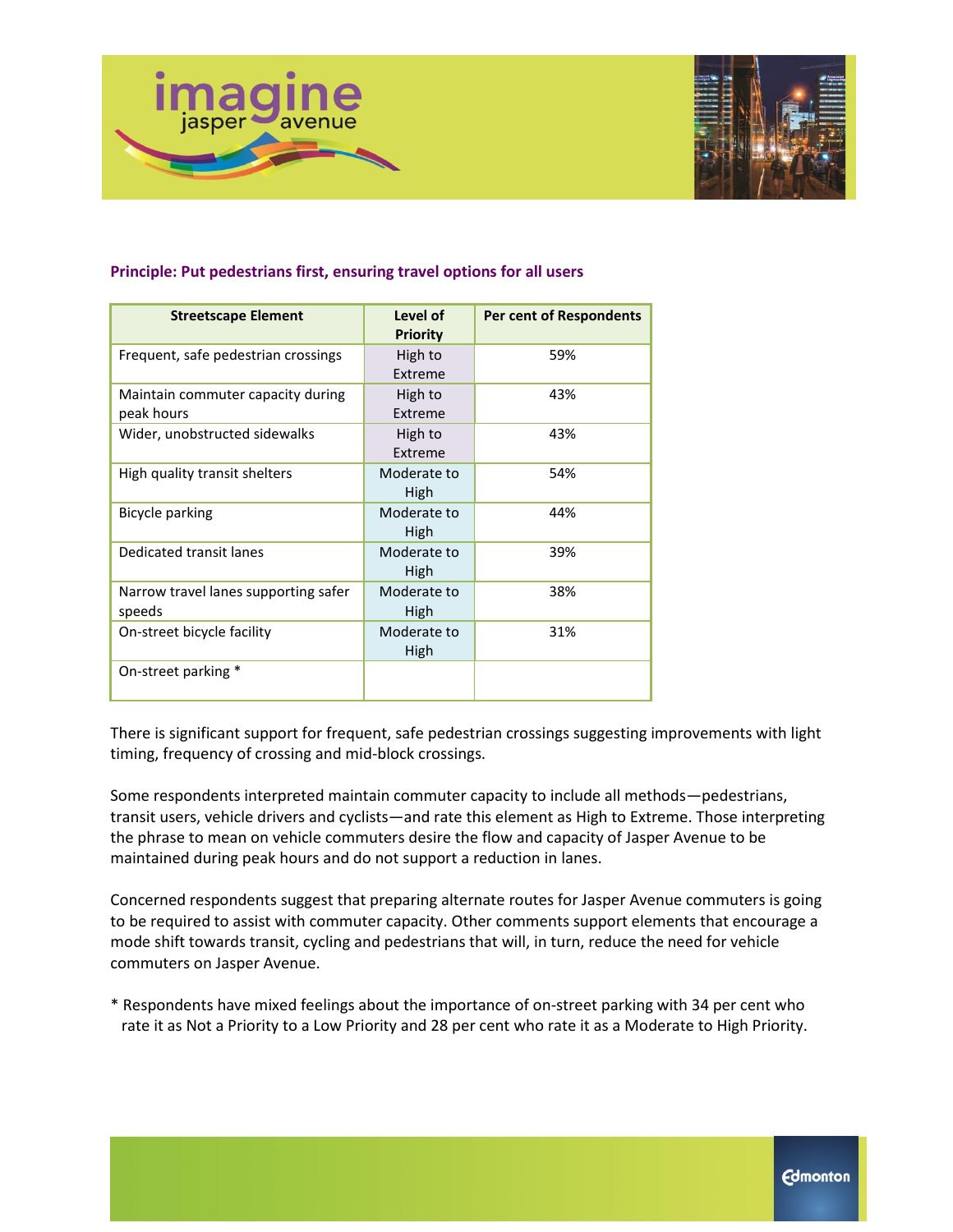

#### **Principle: Increase the green**

| <b>Streetscape Element</b>         | Level of<br><b>Priority</b> | <b>Per cent of Respondents</b> |
|------------------------------------|-----------------------------|--------------------------------|
| Street trees                       | High to<br>Extreme          | 55%                            |
| Planters and landscaping           | Moderate to<br>High         | 57%                            |
| Pocket parks along the streetscape | Moderate to<br>High         | 49%                            |

Over half of respondents place a High to Extreme priority on street trees as they add beauty, character and shade. Concerns however, include maintenance, survival, cost and sightline issues.

Pocket parks are also Moderate to High priority with the suggested addition of community gardens or adoptable planters to the parks. Safety of users is a concern.

#### **Principle: Consider the big picture**

| <b>Streetscape Element</b>                                         | Level of<br>Priority | <b>Per cent of Respondents</b> |
|--------------------------------------------------------------------|----------------------|--------------------------------|
| Promote high density, mixed use<br>buildings through zoning        | High to<br>Extreme   | 56%                            |
| Plan for people moving over vehicle<br>moving                      | High to<br>Extreme   | 44%                            |
| Safe, high quality bicycle network<br>connections                  | High to<br>Extreme   | 41%                            |
| Consider surrounding transportation<br>network requirements        | Moderate to<br>High  | 57%                            |
| Connected to Victoria Promenade,<br>River Valley, key destinations | Moderate to<br>High  | 57%                            |

While there is support for high density, mixed-use buildings to promote economic growth and bring more street level business, some respondents are concerned with building heights causing shading on the street. Supporters of the safe, high quality bike network noted connections are essential for cyclists to access businesses along the avenue and other destinations, while others suggest cyclists are limited and the activity is seasonal and therefore not a priority. Some respondents place a High to Extreme priority on people moving, supporting a shift toward other methods of transportation (walking and cycling) beyond vehicular travel while others suggest Jasper Avenue vehicle movement should be maintained and/or improved as Edmonton is a vehicle city.